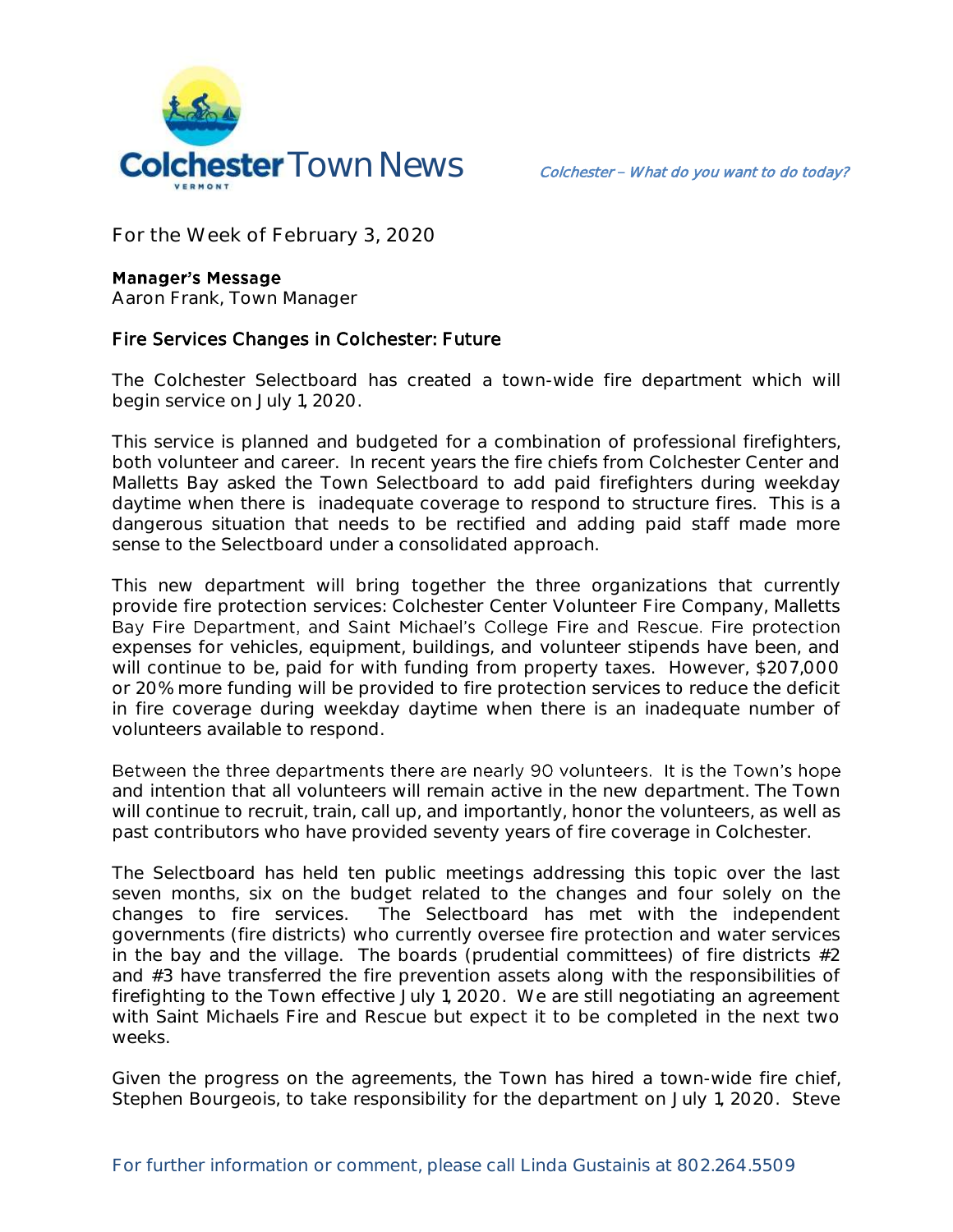

comes to the Town of Colchester with 40 years of volunteer and career fire service experience. He began his career at the Malletts Bay Fire Department as a volunteer from 1980 until 1987. He was employed for 24 years at the City of Burlington Fire Department where he rose to the position of Deputy Chief. Steve returned to the Malletts Bay Fire Department in 2011 and has served as Chief since 2015. The Town conducted a qualifications-based selection process that included applicants who responded to statewide advertisements. The evaluation team included Williston Fire Chief Ken Morton, Colchester Emergency Management Coordinator Seth Lasker, Colchester Police Chief Douglas Allen, Human Resource Director Sherry Labarge, and Town Manager Aaron Frank.

Steve Bourgeois will begin work as a Town department head on January 31, 2020. He will be working for the next five months with the chiefs, command staff, and firefighters of the three volunteer departments to ensure a smooth transition. Fire protection services will be transferred to the town-wide department on July 1, 2020, at which time Chief Bourgeois will assume the role of the first Fire Chief of the townwide Colchester Fire Department.

The leadership of the fire departments, both in Malletts Bay and Colchester Center, have issued statements in support of the consolidation effort, and of Chief Bourgeois' appointment.

The Town respects the proud history of the Colchester Center Fire Department and the Malletts Bay Fire Department and their service to the Town for almost seventy years. The Town has grown together and now our fire services will as well. The Town is excited to be adding support to our firefighting volunteers across the town to better serve our great community as suggested by the fire chiefs of Malletts Bay and Colchester Center three years ago.

The Town of Colchester is putting its energy towards moving forward with the Malletts Bay Fire Department, Saint Michaels College Fire and Rescue and the Colchester Center Volunteer Fire Company, their leadership and members as we move forward-together--creating a single town-wide fire department.

For more about the Town Manager's Office visit <http://colchestervt.gov/manager> or call (802) 264-5509.

**Upcoming Town Meetings:** 

- Planning Commission: 1st & 3rd Tuesdays of the month, 7:00pm. Next Meeting: 2/18
- **Development Review Board:** 2<sup>nd</sup> Wednesday of the month, 7:00pm. Next meeting: 2/12